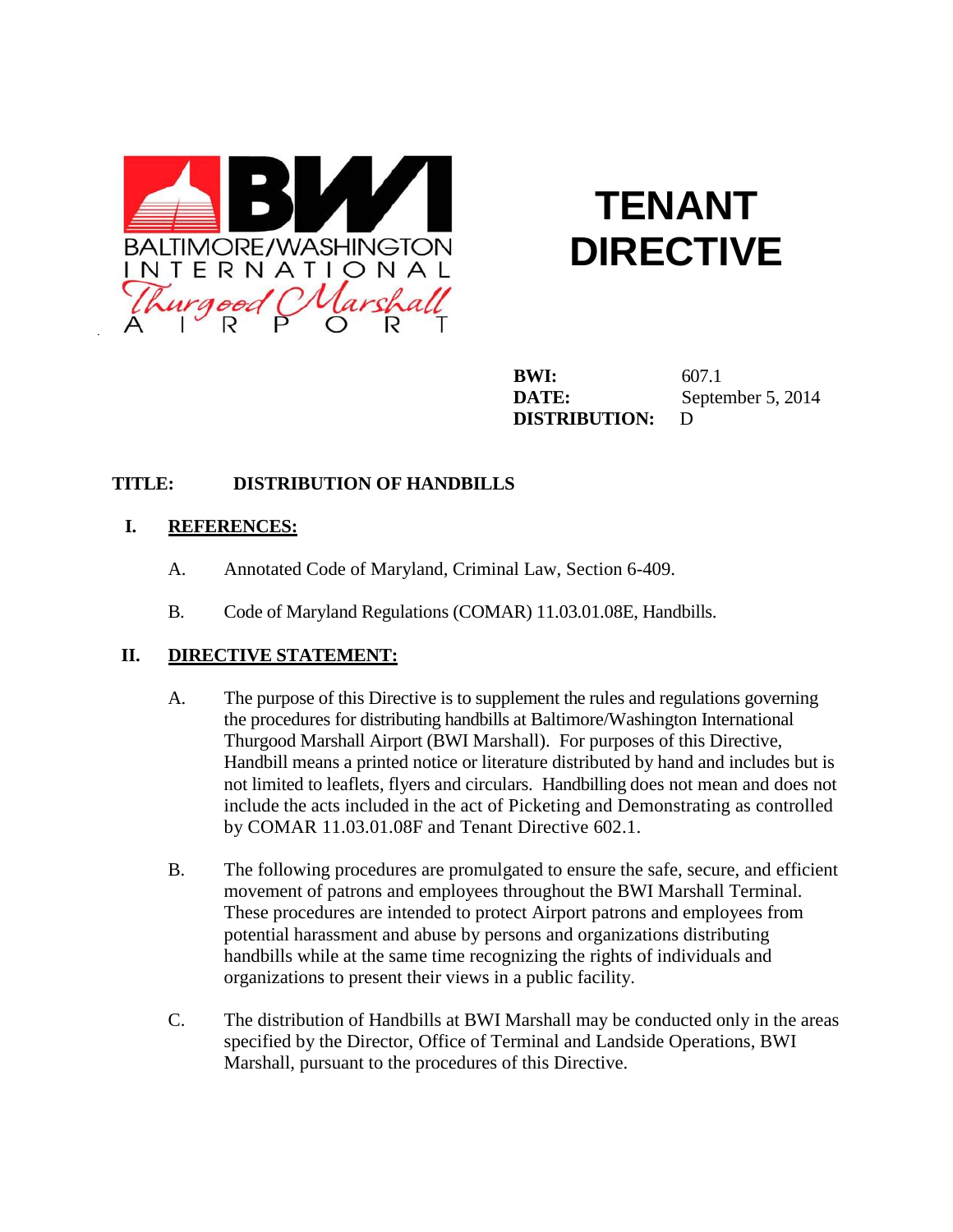- D. Advance written authorization, by the Director, Office of Terminal and Landside Operations, BWI Marshall, is required before any Handbill distribution activities may be conducted at BWI Marshall. Persons or organizations authorized to distribute Handbills at BWI Marshall must contact the BWI Marshall Landside Operations Center (410-859-7736) the day before each planned and authorized activity for confirmation of an area in which the distribution of Handbills is authorized.
- E. No organization or individual may distribute Handbills at BWI Marshall for more than 14 days in any given 30-day period. A new written request must be submitted to the Director, Office of Terminal and Landside Operations, BWI Marshall, prior to each 14-day period or portion thereof during which a person or organization desires to engage in the activities regulated herein.
- F. Notwithstanding the provisions of item E above, an individual or organization may obtain approval for an additional consecutive period if, as of the next to last day of the individual's or organization's permit period, no other individual or organization has obtained a permit for that period. An individual or organization wishing to succeed itself shall forward a letter of request to reach the Director, Office of Terminal and Landside Operations, BWI Marshall, not later than 4:30 p.m. on the 12th day of an active permit.
- G. The BWI Marshall Landside Operations Center is responsible for the scheduling and monitoring of Handbill distribution activity at BWI Marshall and will enforce all rules in accordance with this Directive.

### **III. PROCEDURES**:

A. BWI Marshall is not a public forum for First Amendment activities. Certain activities are incompatible with the transportation uses of BWI Marshall. Unfettered use of BWI Marshall to distribute Handbills would prevent the intended use of the Airport as a transportation center and potentially endanger the health and safety of passengers, other patrons and employees using BWI Marshall. Moreover, such activities would impede and cause unreasonable hazards during the construction activities anticipated at BWI Marshall. The use of BWI Marshall for the purpose of exercising rights of free expression and communication to distribute Handbills will not be permitted to restrict or impair the transportation function of BWI Marshall. Organizations who may request a permit at BWI Marshall to distribute Handbills will be given consideration regarding their request on a case-by-case basis. Decisions on whether or not to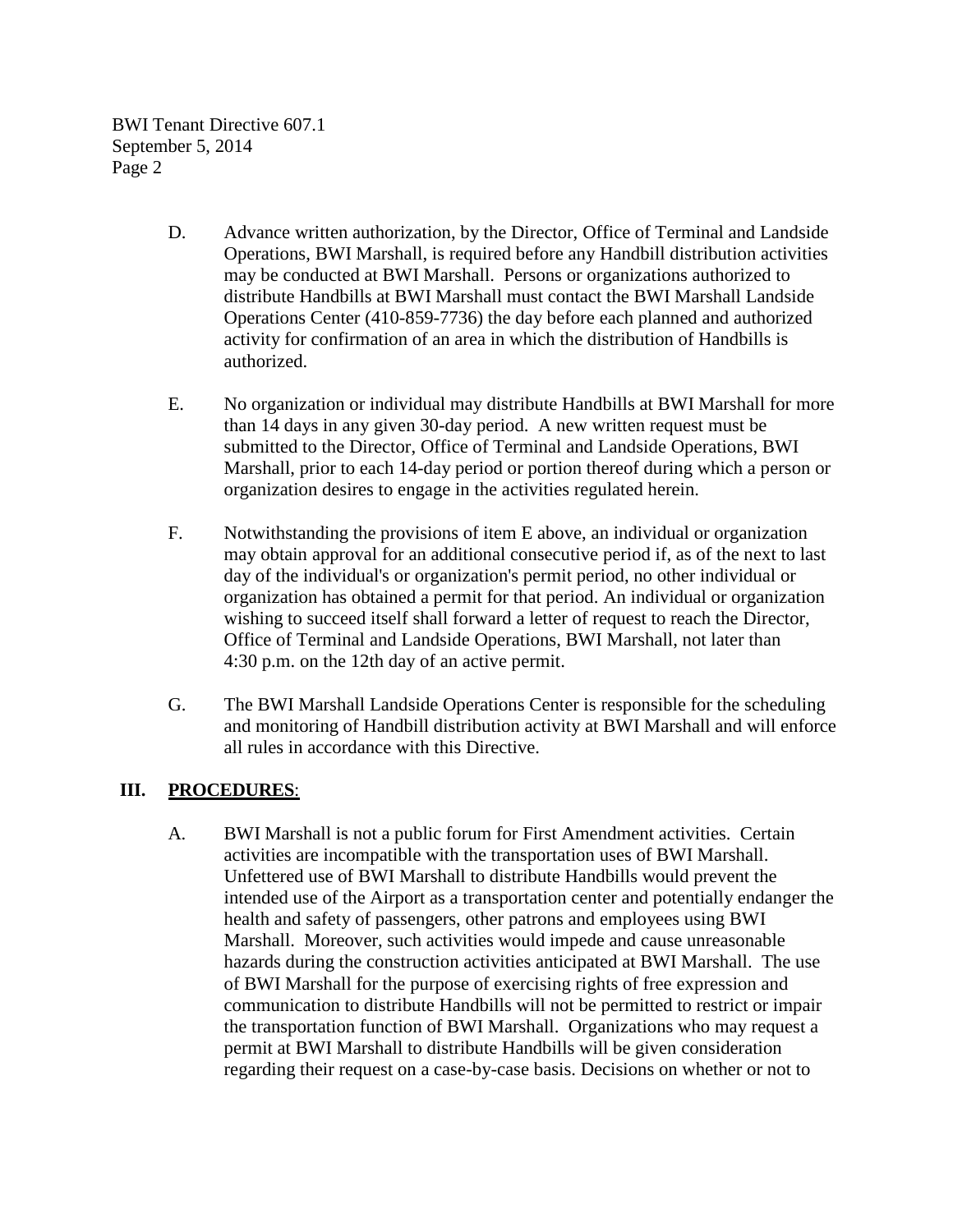> grant any such request will be based, in part, on the availability of designated locations for such activities during the period of request, as well as other factors enunciated herein.

- B. The Administration has determined that only certain designated areas of the Airport provide a reasonable opportunity for distributing Handbills while not preventing the use of the Airport for its intended purpose of providing safe, orderly, and efficient flow of pedestrian and vehicle traffic and air transportation. The Director, Office of Terminal and Landside Operations, BWI Marshall, maintains a chart designating those areas where the distribution of Handbills does not prevent the use of BWI Marshall for its intended purpose. In recognition of the importance of the right of the public to the exercise of free expression where it is not incompatible with the use of the Airport facilities for their intended purpose, the Director, Office of Terminal and Landside Operations, BWI Marshall, will strive to maintain a minimum of four (4) areas of the non-Secured Areas of the Terminal for Handbilling. Where necessary to preserve the use of the Airport by the public for transportation purposes, the Director, Office of Terminal and Landside Operations, BWI Marshall, may reduce the number or size of or change the location of designated areas from time to time to take into account changes in pedestrian or vehicle flow, construction, alterations to the Terminal and their surroundings, emergency conditions, or other unforeseen circumstances which may necessitate a change. Notwithstanding the above, the following areas do not provide a reasonable opportunity for the distributing of Handbills without preventing the use of the Airport for its intended purpose of providing a safe, orderly and efficient flow of pedestrian traffic and are areas where distributing Handbills is prohibited:
	- 1. Air Operations Areas, Secured Areas and Sterile Areas;
	- 2. Roadways and thoroughfares for vehicles;
	- 3. Within 10 feet of any access point to any place of business of any tenant, lessee or permittee of the Administration;
	- 4. Roadway curbsides or curbs at which passengers load or unload from vehicles, motor vehicles or commercial vehicles and staging areas for Ground Transportation vehicles and designated bus stops;
	- 5. Areas leased or assigned by agreement with the Administration for use by vendors or other lessees, permittees or licensees of the Administration;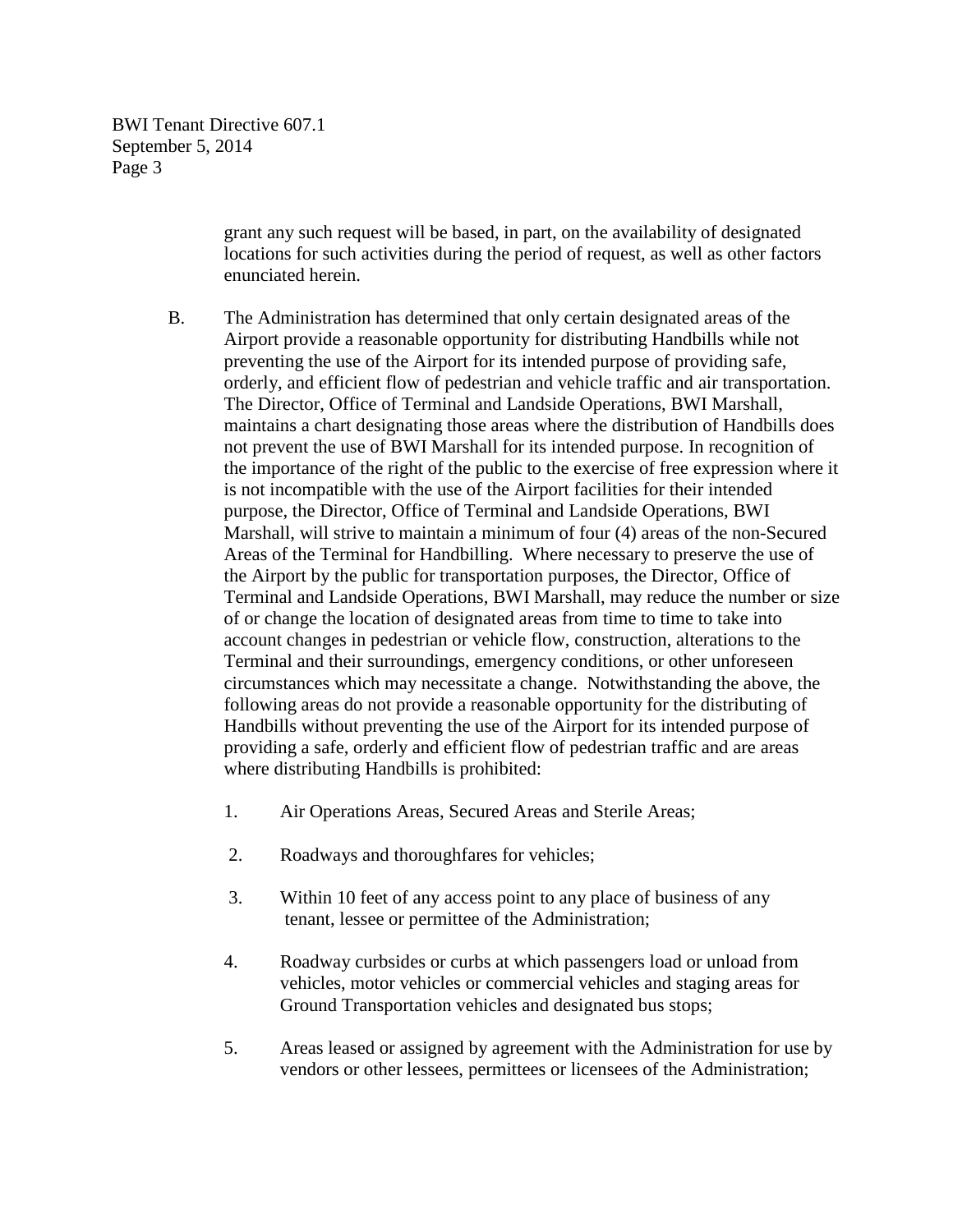- 6. Within 10 feet of any security screening point, terminal entrance vestibules, doorways or other interior or exterior entrances, access gates, escalators, elevators, stairways, moving walkways, baggage conveyance bins or equipment, or baggage cart dispensing units;
- 7. Within 10 feet of any kiosk, queue and stanchions or curbside baggage check-in counter, queue and stanchions;
- 8. Within 50 feet of any construction site or construction equipment except in those areas designated by the Director, Office of Terminal and Landside Operations, BWI Marshall, around construction work gates;
- 9. Within construction areas;
- 10. Inside Airport restrooms or within 10 feet of any access to an Airport restroom;
- 11. The Meditation Room;
- 12. The Observation Gallery;
- 13. The baggage claim areas of BWI Marshall;
- 14. The airline ticket counter areas of BWI Marshall; and
- 15. Any other areas that may be designated by the Director, Office of Terminal and Landside Operations, BWI Marshall, from time to time as necessary to maintain the safety and efficiency of Airport operations.
- C. No person shall distribute Handbills or otherwise attempt to communicate their views to other users of the Airport without first delivering a written request to the Director, Office of Terminal and Landside Operations, BWI Marshall, of their intent to do so at least seven (7) days prior thereto. Such written request shall be required in order that adequate precautions may be taken by the Director, Office of Terminal and Landside Operations, BWI Marshall, to protect the public health, security, safety and order to assure efficient and orderly use of Airport for its primary purpose and to assure equal opportunity for freedom of expression. The written request shall state:
	- 1. The full name, mailing address and telephone number of the person delivering the written notice, or if he or she is a member of an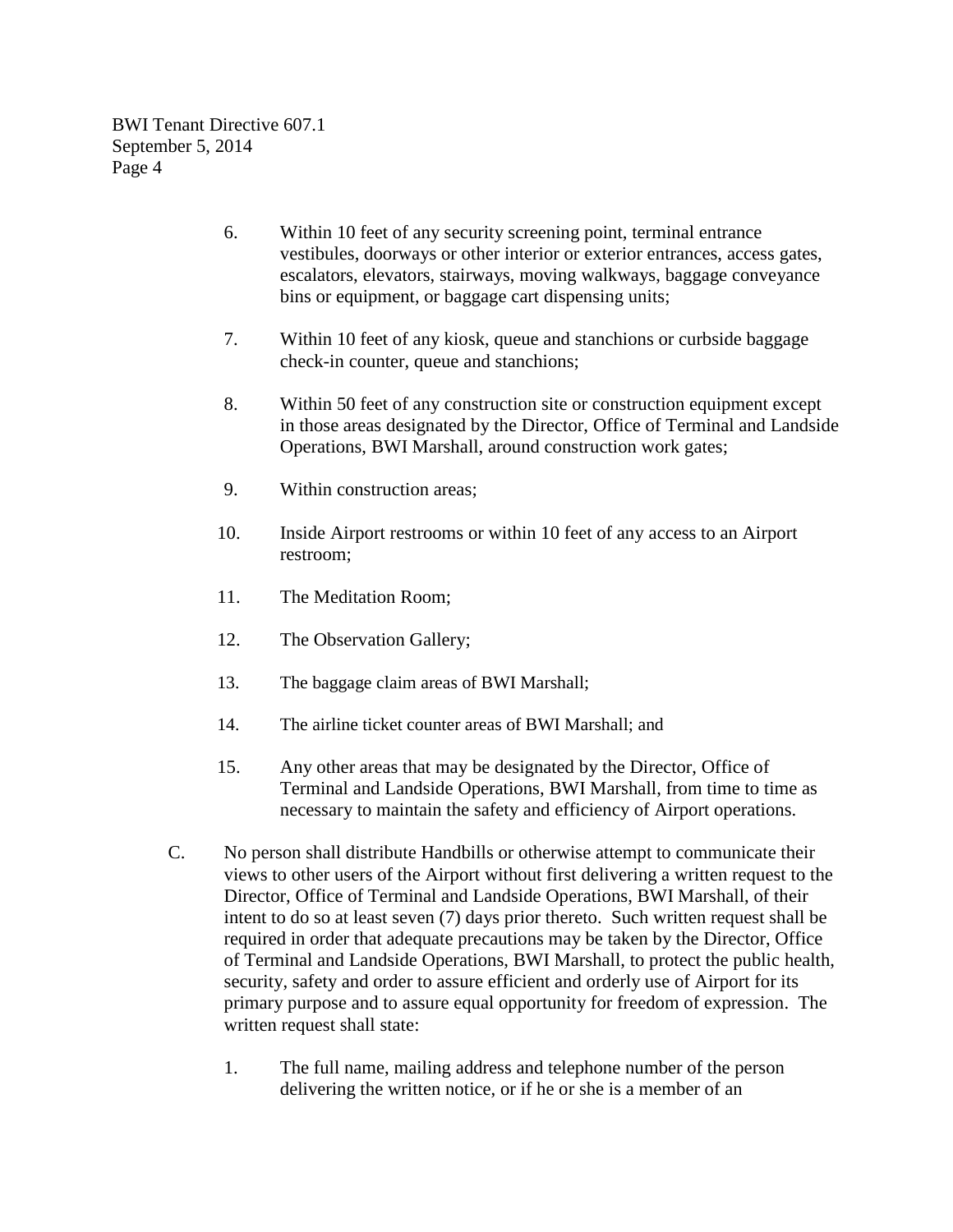> organization which is sponsoring, conducting or promoting the activity, the full name, mailing address and telephone number of the organization, and the full name, mailing address and telephone number of a responsible officer or agent thereof;

- 2. A description of the proposed activity stating the type of communication to be involved and the size and volume of the items to be handed out for the activity;
- 3. The date, hour, location and anticipated duration of such activity;
- 4. The number of persons planning to participate in such activity; and
- 5. A statement or evidence that the person sponsoring, conducting or promoting the proposed activity is one that is charitable, religious or political in nature or whose purpose for the proposed activity is not for the deriving or making of profit from the sale or exchange of goods or services.
- D. The Director, Office of Terminal and Landside Operations, BWI Marshall, shall review the request for sufficiency of information and shall meet with an authorized representative of the organization requesting to distribute Handbills to discuss specific procedures for the conduct of the activity at BWI Marshall. The Commander, Airport Division, Maryland Transportation Authority Police or his designee and directors and/or managers of other pertinent Maryland Aviation Administration offices or divisions such as Airport Security, Airport Operations, and Terminal and Landside Operations as necessary may also attend the meeting. Following the meeting, the Director, Office of Terminal and Landside Operations, BWI Marshall, shall issue the requested permit or notify the applicant in writing why issuance of a permit is denied. A permit shall not be granted or denied based upon the content of any non-Commercial message. In the event that more than one person or organization submits a request to distribute Handbills, the Director, Office of Terminal and Landside Operations, BWI Marshall, will review those requests on a first-come first-served basis and grant or deny permits in that order.
- E. The permit issued will designate the time, location and manner that the holder is eligible to conduct activities at BWI Marshall. The permit will also identify the number of persons permitted to distribute Handbills at the location. No more than the agreed number of persons distributing Handbills is permitted.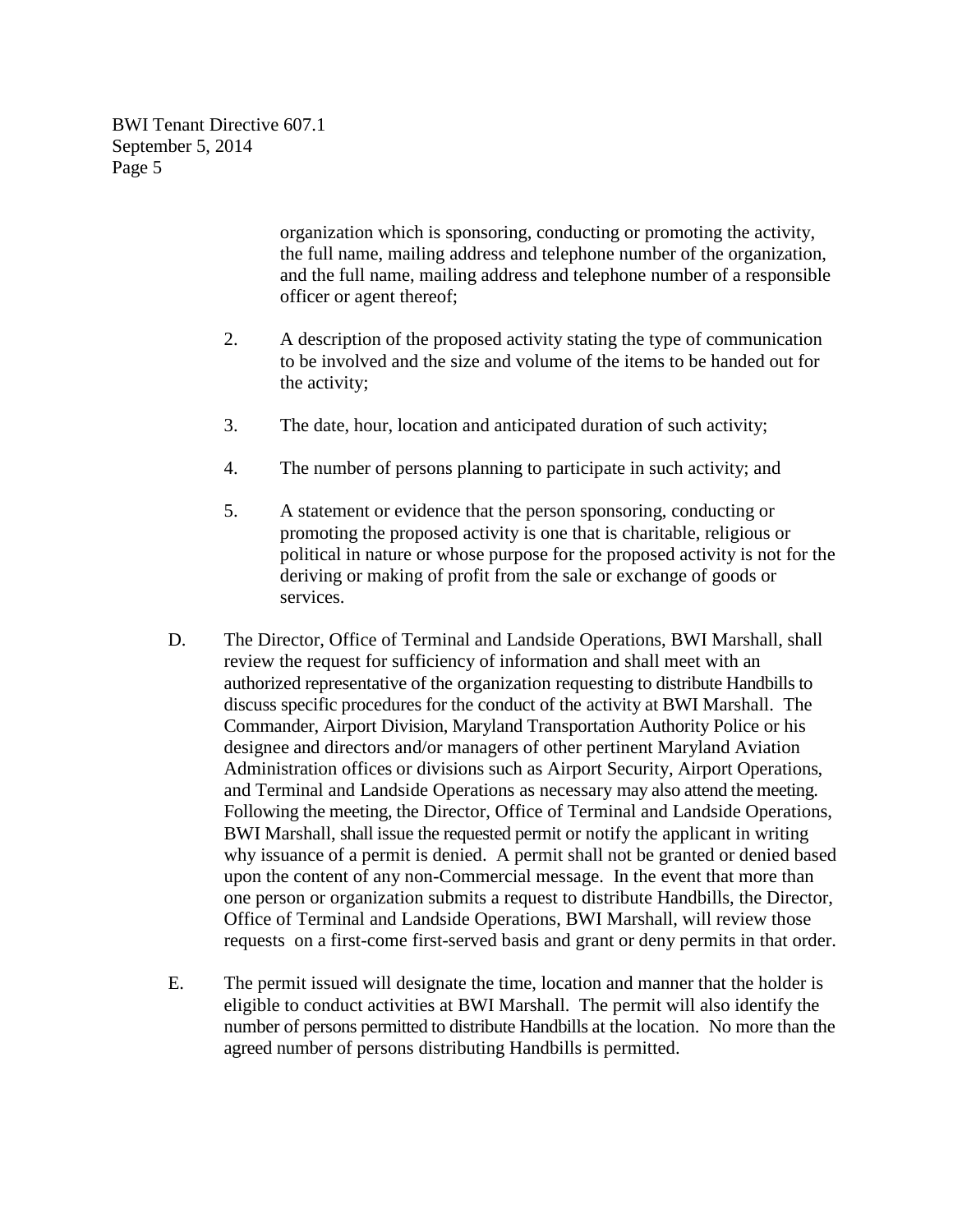- F. During all Handbilling activities, a spokesperson/responsible representative will be designated by the Handbilling group and will be present at the Handbilling site. This individual's name and location will be given to the Landside Operations Center (telephone 410-859-7736) at the start of Handbilling each day. The spokesperson will also advise the Landside Operations Center daily when the Handbilling has ceased.
- G. Individuals and organizations engaged in distributing Handbills shall not:
	- 1. Intentionally touch, grab, restrain, or in any way intimidate any person;
	- 2. Repeatedly attempt to give literature to any person who has indicated that such person does not wish to accept the literature;
	- 3. Follow, pursue or call out to any person passing by who does not freely take the Handbill;
	- 4. Interfere with the public's unimpeded and free access to any freestanding concession counter or area;
	- 5. Disrupt or interfere with the free and orderly flow of pedestrian or vehicular traffic;
	- 6. Use any noise making device or amplification device capable of amplifying the human voice;
	- 7. In any manner indicate to the public that he or she is an official of the State of Maryland, the Maryland Aviation Administration, or in any manner misrepresent to the public the true identity of the organization he or she represents;
	- 8. In any way contend, imply, or lead Airport patrons to believe that the individual's or organization's views represent or are endorsed by the Maryland Aviation Administration, its tenants, or the State of Maryland;
	- 9. Erect any racks, tables, or other means of displaying printed materials or other items or place any chairs, boxes or other obstructions in the public areas;
	- 10. Attach any sign, circular, or other written material to any wall, booth, post, counter, or other surface;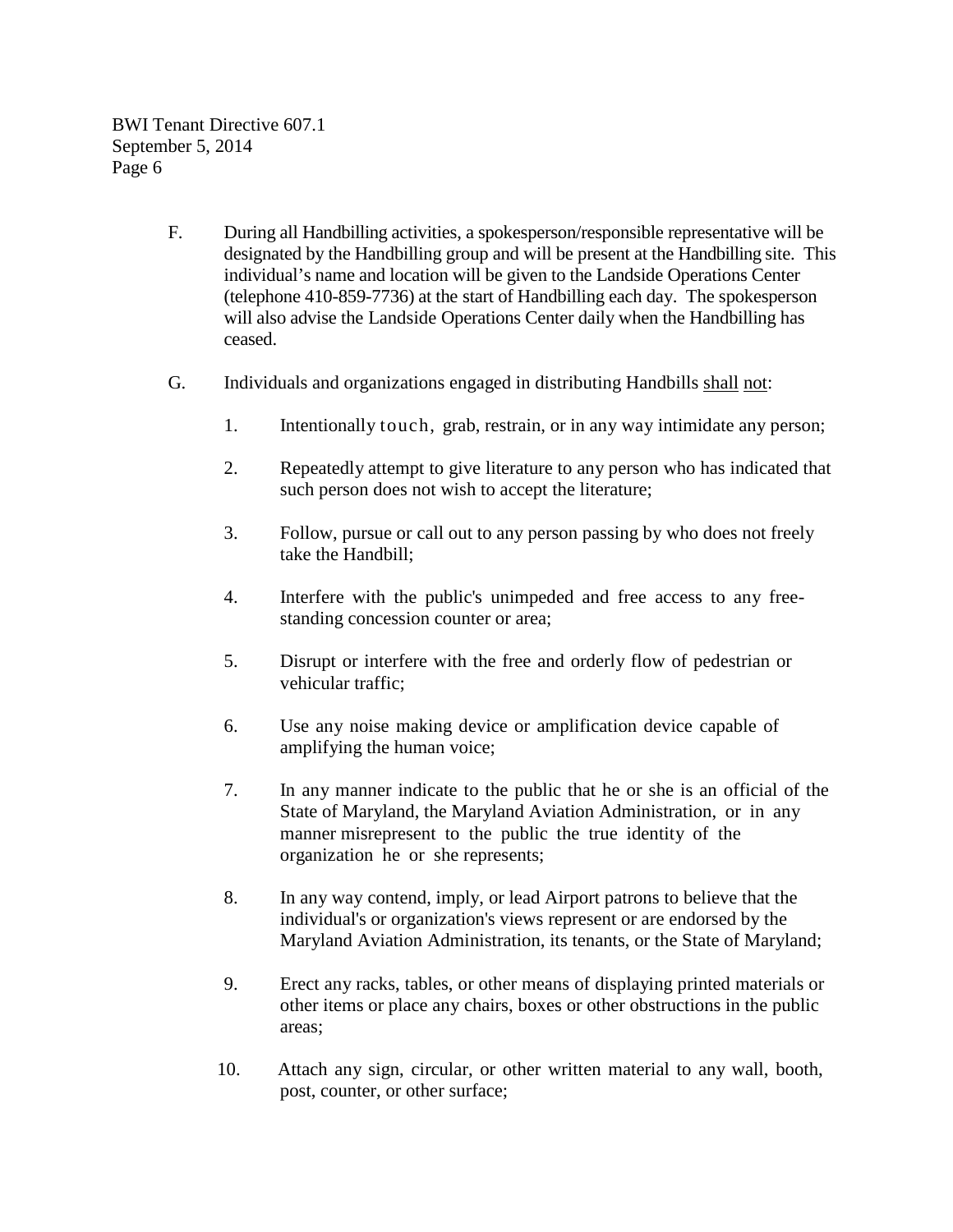- 11. Leave unattended at BWI Marshall, discard, or abandon bags, boxes, or other containers of literature, food, or other items (except in BWI Marshall trash receptacles);
- 12. Distribute any items of food or drink;
- 13. Conduct such activities in or on roadways or vehicle access lanes;
- 14. Wear or carry a sign or placard;
- 15. Engage in speech or solicitation in any area not permitted by these rules; or
- 16. Receive or accept any immediate payment or donation of money from any person.
- H. Persons under the influence of intoxicants will not be permitted to distribute Handbills.
- I. No organization shall have more than eight (8) persons engaged distributing Handbills at BWI Marshall at any one time. No more than two (2) people are permitted to distribute Handbills at any location at one time. In the event there is not space available, the Director, Office of Terminal and Landside Operations, BWI Marshall, may further restrict the number of persons.
- J. Each person distributing Handbills shall obey all Administration Rules and Regulations along with all applicable state and federal laws.
- K. Identification badges of a permanent material or plastic encased, pin type must be worn by Handbilling representatives at all times while Handbilling activities are being conducted. Such badges shall be at least 3" x 5" in size, contain the name of the represented organization and representative in boldface print, and be worn in a conspicuous manner on the upper front of the representative's outermost garment.